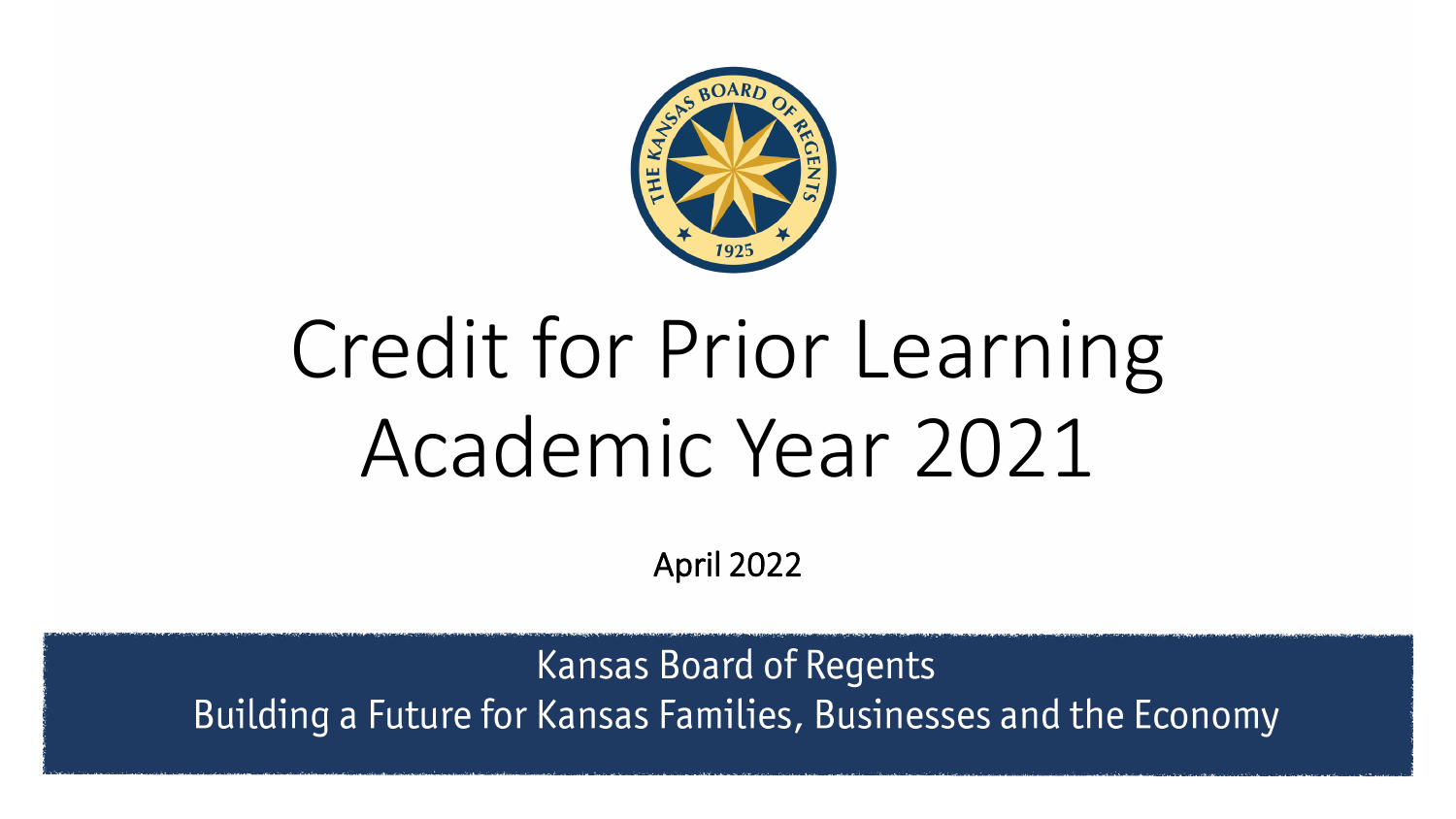

### Credit for Prior Learning

- Credit for Prior Learning (CPL) is credit awarded *for learning gained outside of a traditional postsecondary academic environment*
- Ideally, the knowledge and skills line up with learning outcomes *for existing courses* at each institution
- Awarding CPL supports the Board's goal to increase higher education attainment among Kansans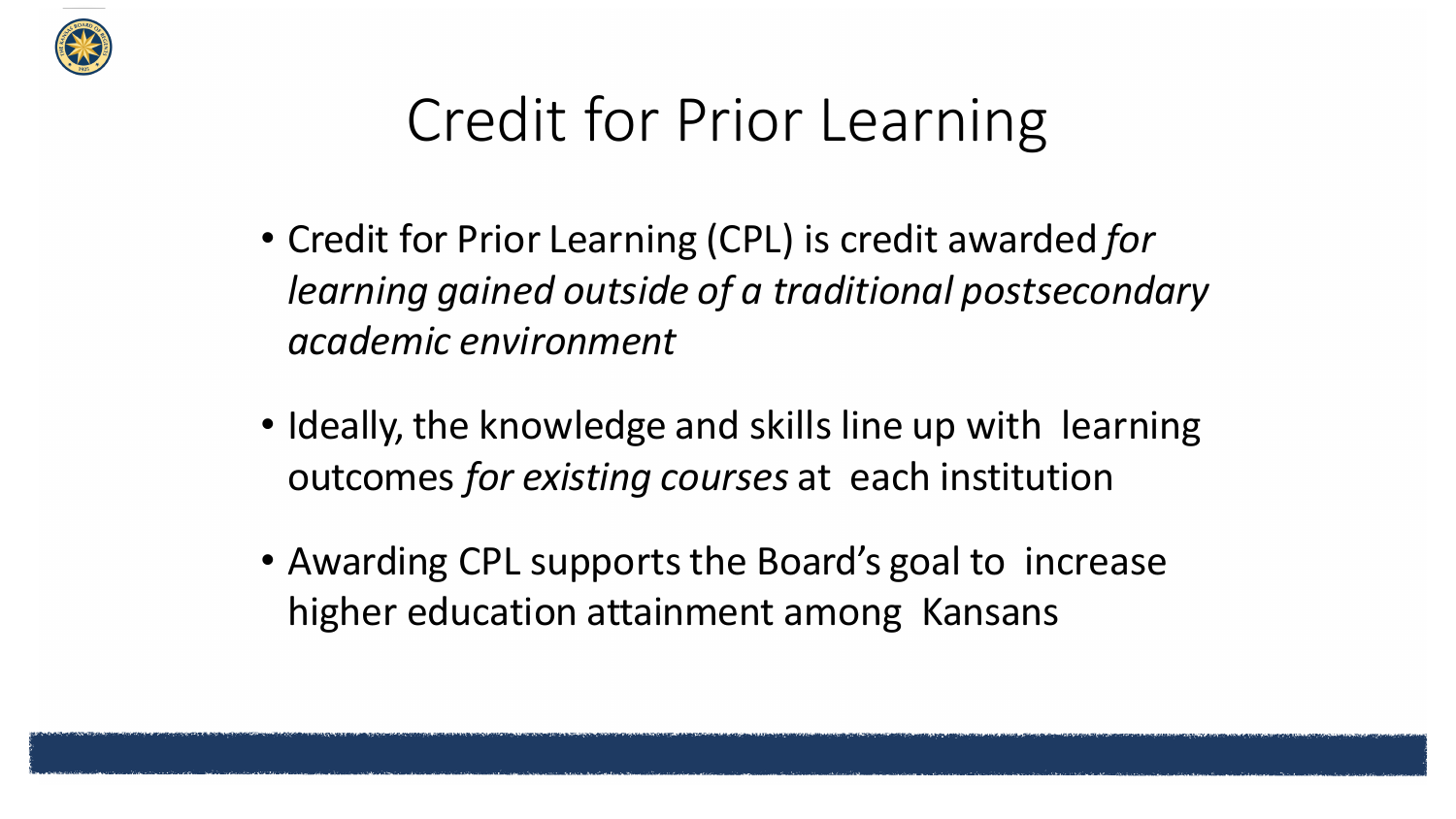

# Credit for Prior Learning

#### KBOR tracks 15 different types of CPL, including:

#### **Standardized exams**

#### **Other**

| <b>CLEP</b><br><b>ACT</b>  | AP<br><b>SAT</b>          | <b>Institutional Exams</b><br>("testing out") | <b>Groupings of Advanced</b><br><b>Secondary Courses</b> |
|----------------------------|---------------------------|-----------------------------------------------|----------------------------------------------------------|
| Cambridge                  | <b>DANTES Subject</b>     |                                               | ("Career Pathways")                                      |
| <b>International Exams</b> | <b>Standardized Tests</b> | Credit for Military Learning                  | Apprenticeships                                          |
| (CIE)                      | (DSST)                    | Industry-Recognized                           | <b>Retroactive Credit</b>                                |
| International              |                           | Credentials                                   |                                                          |
| <b>Baccalaureate</b>       |                           |                                               |                                                          |
| (IB)                       |                           | <b>Corporate Training</b>                     | <b>Portfolio Review</b>                                  |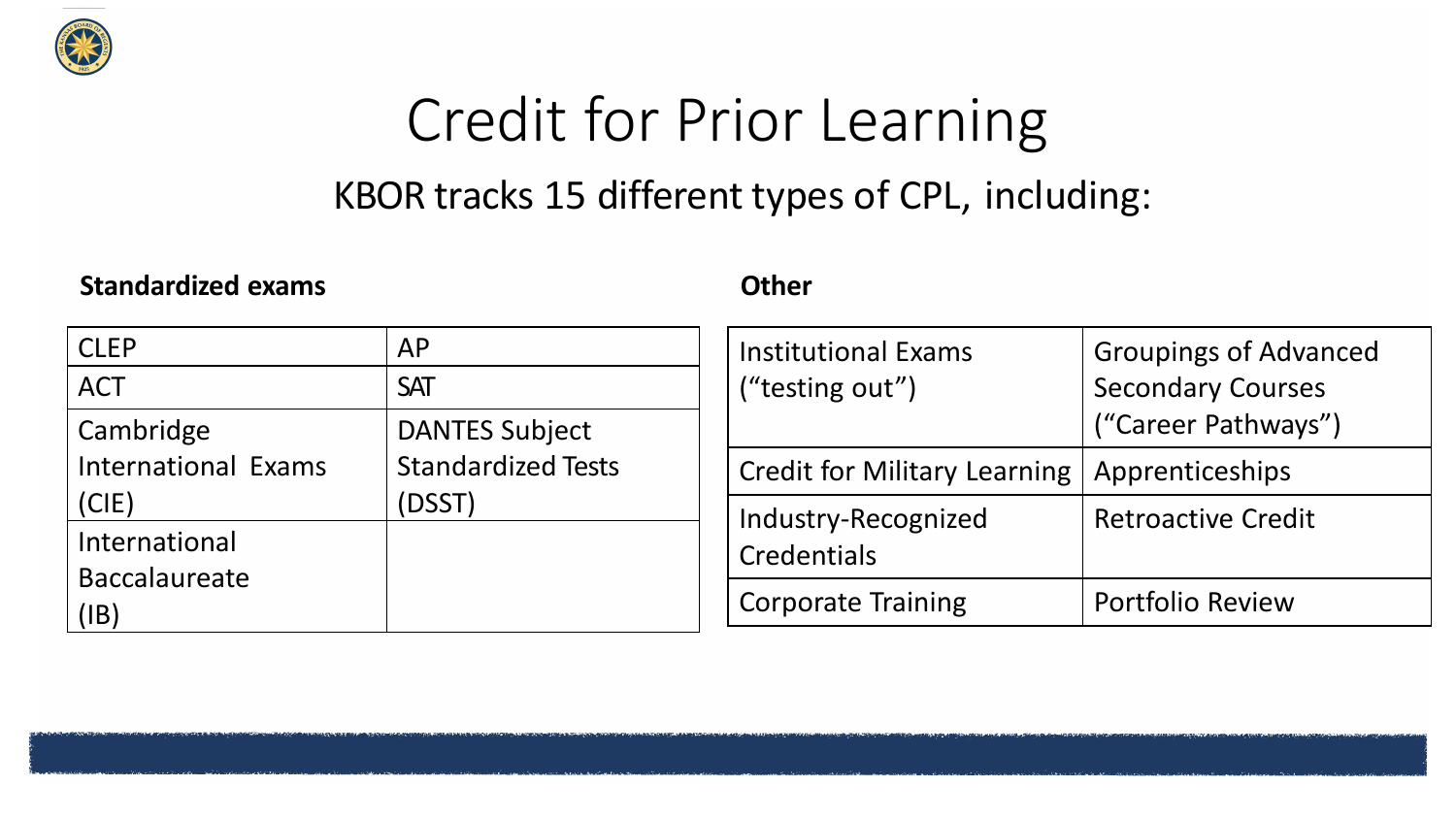

#### Credit for Prior Learning Credit Hours Awarded Academic Year 2021

Top 5 Sources/Types Represent 86.6% of CPL Reported

**BOLD** numbers indicate the highest number of credit hours awarded per CPL type for each sector

| <b>SECTOR</b>                         | <b>Advanced</b><br><b>Placement</b> | <b>Military</b> | Industry-<br><b>Recognized</b><br><b>Credentials</b> | <b>Institutional</b><br><b>Exams</b> | <b>Portfolio</b> | <b>All Other</b><br><b>Types</b> | <b>Totals</b> |
|---------------------------------------|-------------------------------------|-----------------|------------------------------------------------------|--------------------------------------|------------------|----------------------------------|---------------|
| <b>Universities</b>                   | 26,176                              | 8,523           | 3,963                                                | 2,873                                | 2,602            | 7,282                            | 51,419        |
| <b>Municipal</b><br><b>University</b> | 944                                 | 1,037           | $\overline{0}$                                       | $\overline{0}$                       | $\overline{0}$   | 205                              | 2,186         |
| Community<br>Colleges                 | 1,060                               | 9,891           | 489                                                  | 158                                  | 705              | 1,669                            | 13,972        |
| <b>Technical Colleges</b>             | 15                                  | 99              | 301                                                  | 561                                  | 133              | 21                               | 1,130         |
| *Totals                               | 28,195                              | 19,550          | 4,753                                                | 3,591                                | 3,440            | 9,177                            | 68,706        |

\*Totals may not add up due to rounding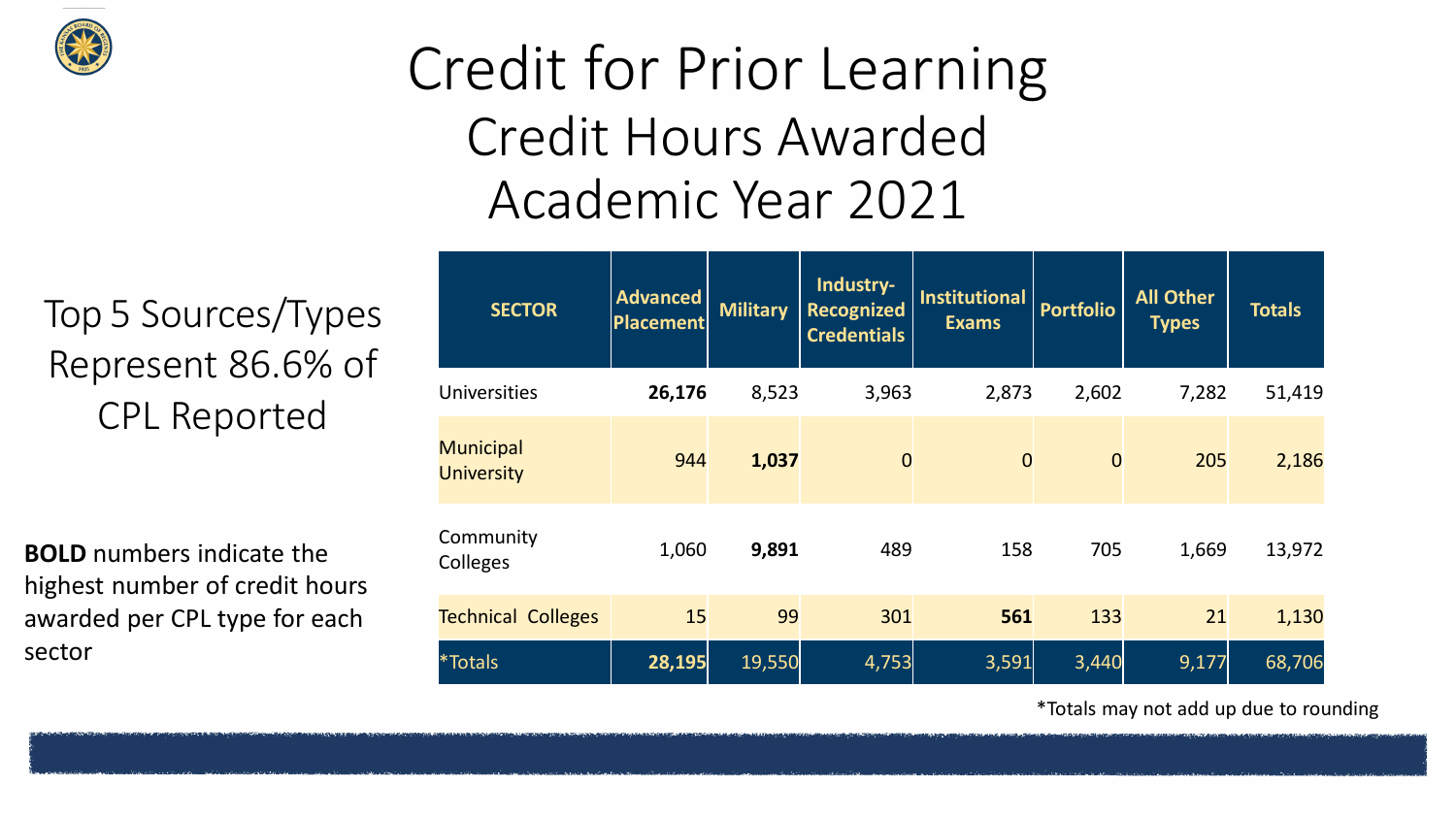

#### TOP CPL Across All Kansas Public Institutions AY2020 / AY2021 Comparison

| <b>Academic</b><br>Year | <b>Advanced</b><br><b>Placement</b> | <b>Military</b> | Industry-<br><b>Recognized</b><br><b>Credentials</b> | <b>Institutional</b><br><b>Exams</b> | <b>Portfolio</b> | <b>IB</b> | <b>All</b><br><b>Other</b><br><b>Types</b> | Total* |
|-------------------------|-------------------------------------|-----------------|------------------------------------------------------|--------------------------------------|------------------|-----------|--------------------------------------------|--------|
| 2021                    | 28,195                              | 19,550          | 4,753                                                | 3,591                                | 3,440            | 3,118     | 6,059                                      | 68,706 |
| 2020                    | 30,886                              | 22,274          | 4,263                                                | 4,058                                | 2,871            | 3,343     | 5,086                                      | 72,781 |

\*Totals may not add up due to rounding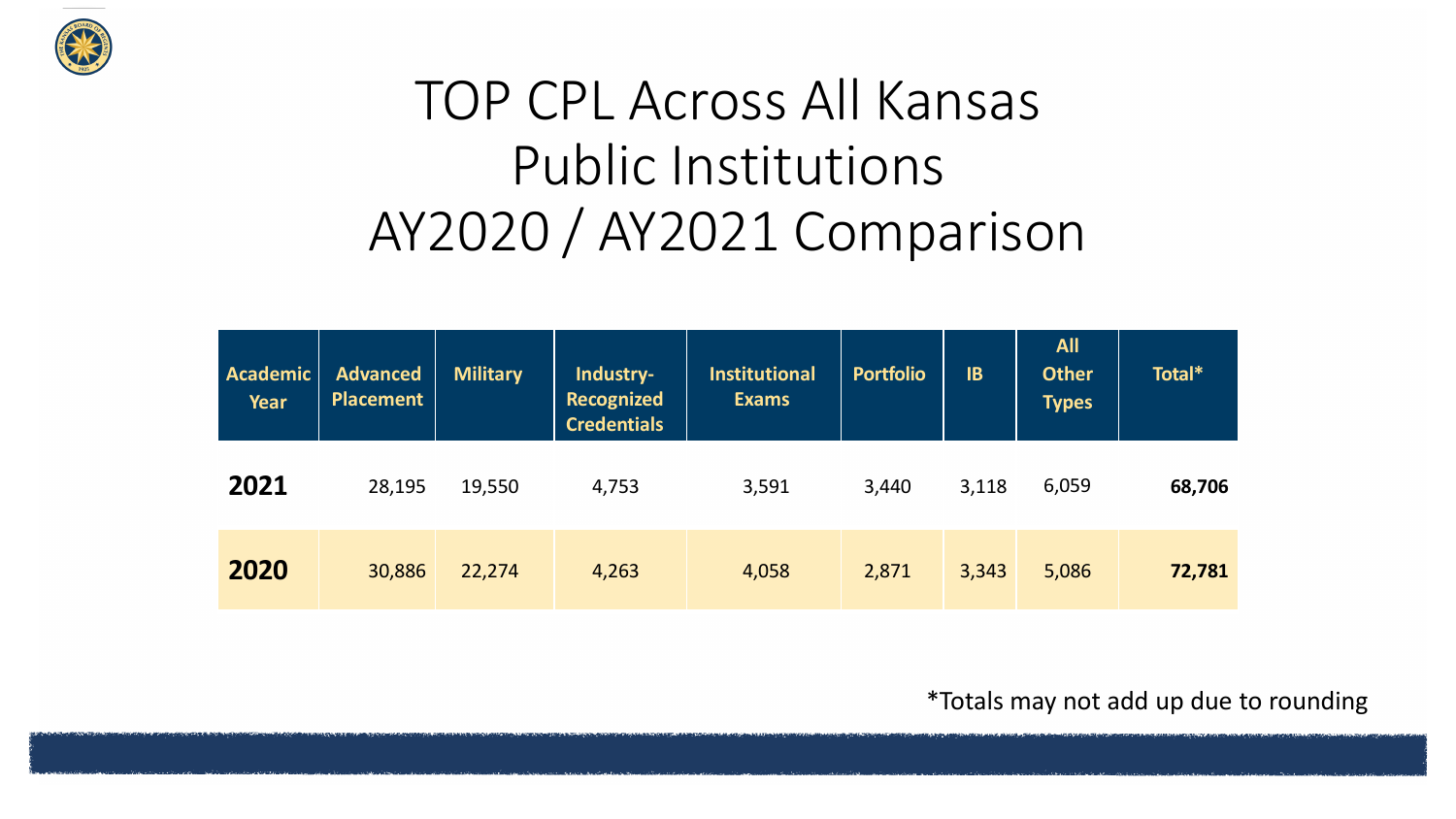

#### Credit for Prior Learning Hours Awarded by Type Systemwide Academic Year 2021

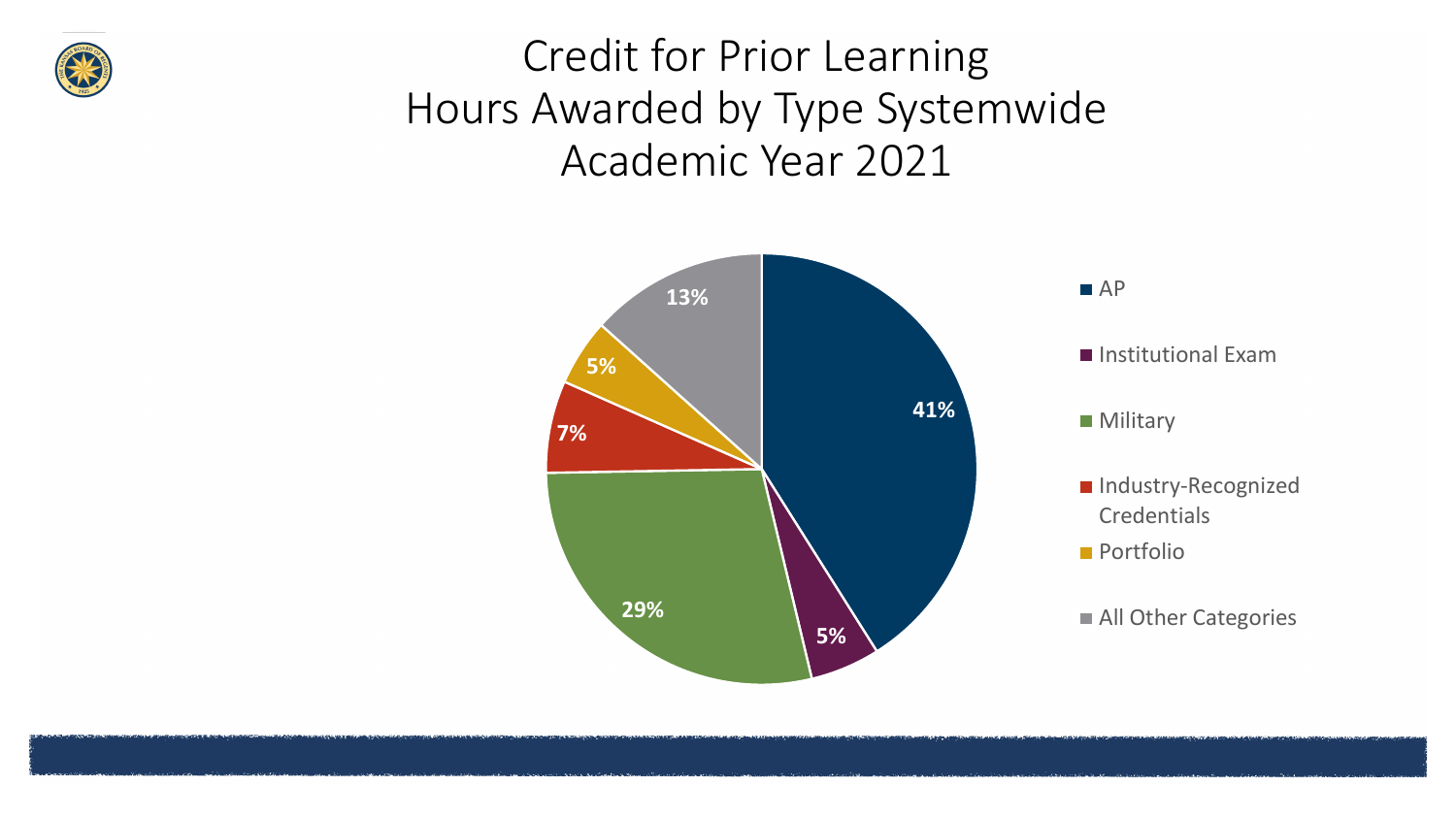

## Credit for Prior Learning Credit Hours Awarded

| <b>Universities</b>               | <b>Academic Year 2021</b> |
|-----------------------------------|---------------------------|
| <b>Emporia State University</b>   | 505                       |
| <b>Fort Hays State University</b> | 9,375                     |
| <b>Kansas State University</b>    | 7,648                     |
| <b>Pittsburg State University</b> | 3,572                     |
| <b>University of Kansas</b>       | 19,026                    |
| <b>University of Kansas</b>       |                           |
| <b>Medical Center</b>             | 2,562                     |
| <b>Wichita State University</b>   | 8,731                     |
| <b>State Universities Total</b>   | 51,419                    |
|                                   |                           |
| <b>Washburn University</b>        | 2,186                     |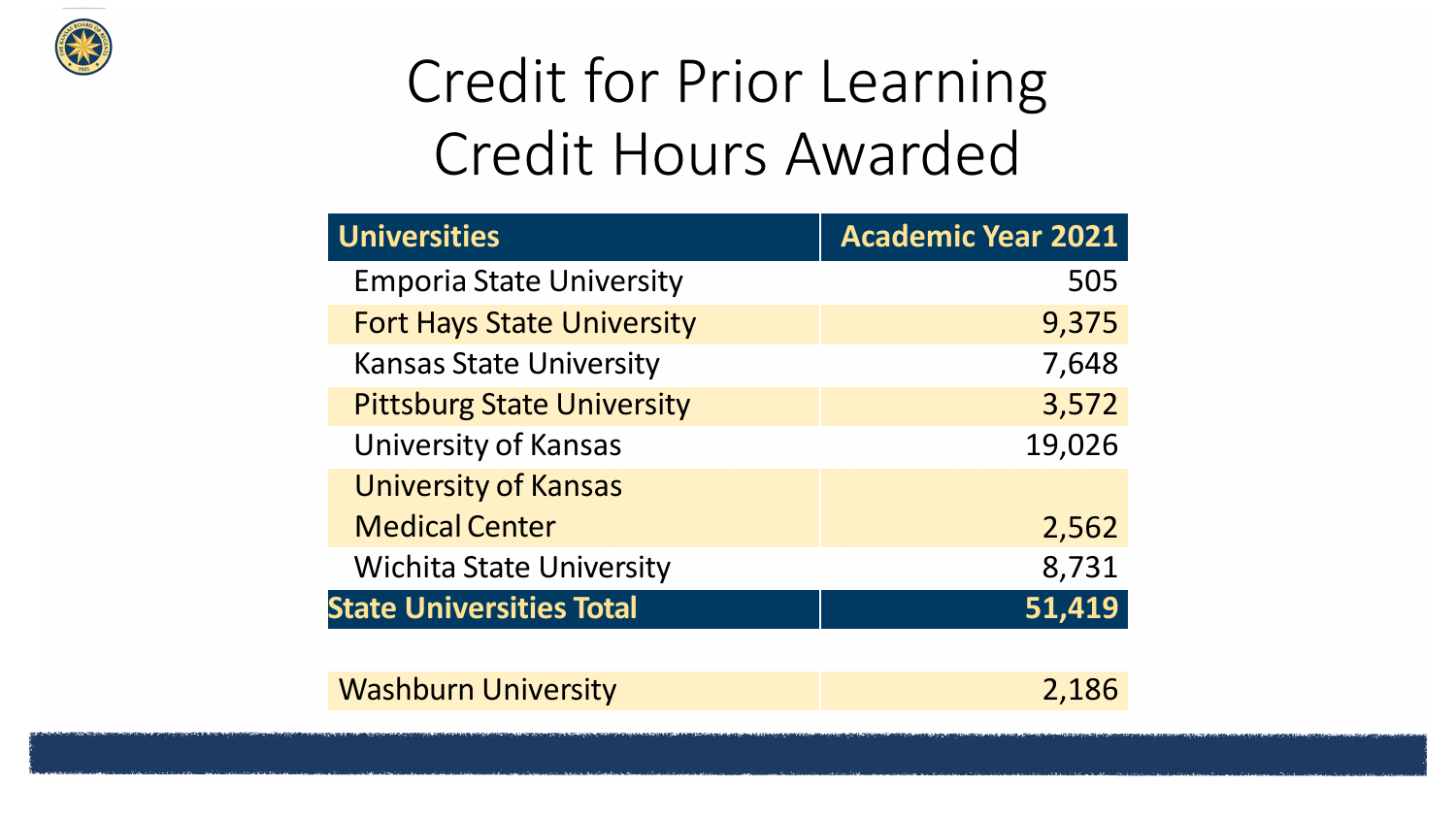

### Credit for Prior Learning Credit Hours Awarded

| <b>Community Colleges</b>               | <b>Academic Year 2021</b> |
|-----------------------------------------|---------------------------|
| <b>Allen Community College</b>          | 110                       |
| <b>Barton Community College</b>         | 9,589                     |
| <b>Butler Community College</b>         | 160                       |
| <b>Cloud County Community College</b>   | 133                       |
| <b>Coffeyville Community College</b>    | 25                        |
| <b>Colby Community College</b>          | 9                         |
| <b>Cowley Community College</b>         | 356                       |
| <b>Dodge City Community College</b>     | 327                       |
| <b>Fort Scott Community College</b>     | 63                        |
| <b>Garden City Community College</b>    | 274                       |
| <b>Highland Community College</b>       | 48                        |
| <b>Hutchinson Community College</b>     | 403                       |
| <b>Independence Community College</b>   | 39                        |
| <b>Johnson County Community College</b> | 958                       |
| Kansas City Kansas Community College    | 610                       |
| <b>Labette Community College</b>        | 92                        |
| <b>Neosho County Community College</b>  | 70                        |
| <b>Pratt Community College</b>          | 17                        |
| <b>Seward County Community College</b>  | 689                       |
| <b>Community Colleges Total</b>         | 13,972                    |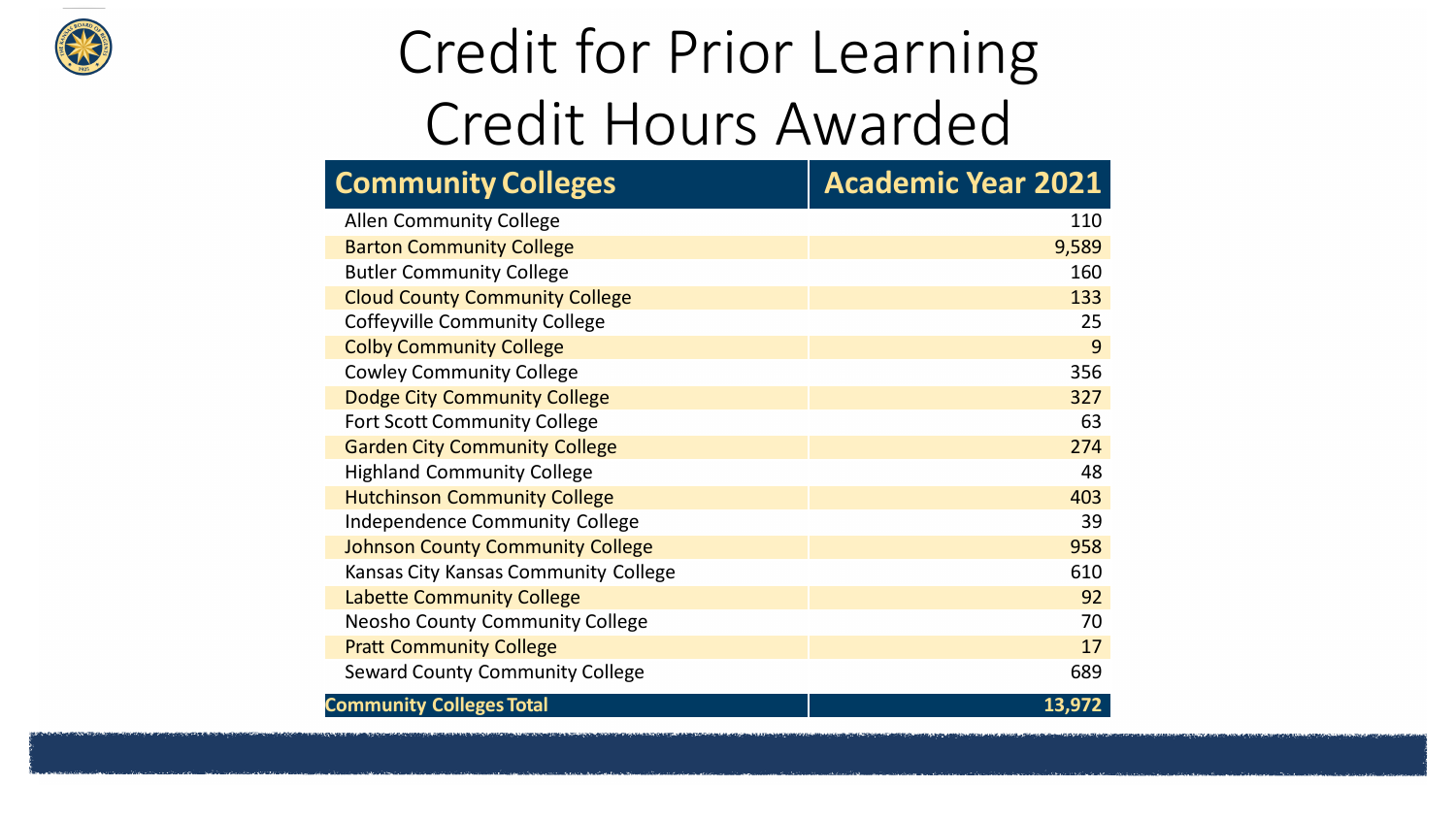

## Credit for Prior Learning Credit Hours Awarded

| <b>Technical Colleges</b>                 | <b>AY2021</b> |
|-------------------------------------------|---------------|
| <b>Flint Hills Technical College</b>      | 42            |
| <b>Manhattan Area Technical College</b>   | 170           |
| North Central Kansas Technical College    | 25            |
| <b>Northwest Kansas Technical College</b> | 0             |
| Salina Area Technical College             | 208           |
| <b>Washburn Institute of Technology</b>   | $\Omega$      |
| <b>Wichita State University Campus of</b> |               |
| <b>Applied Sciences &amp; Technology</b>  | 685           |
| <b>Technical Colleges Total</b>           |               |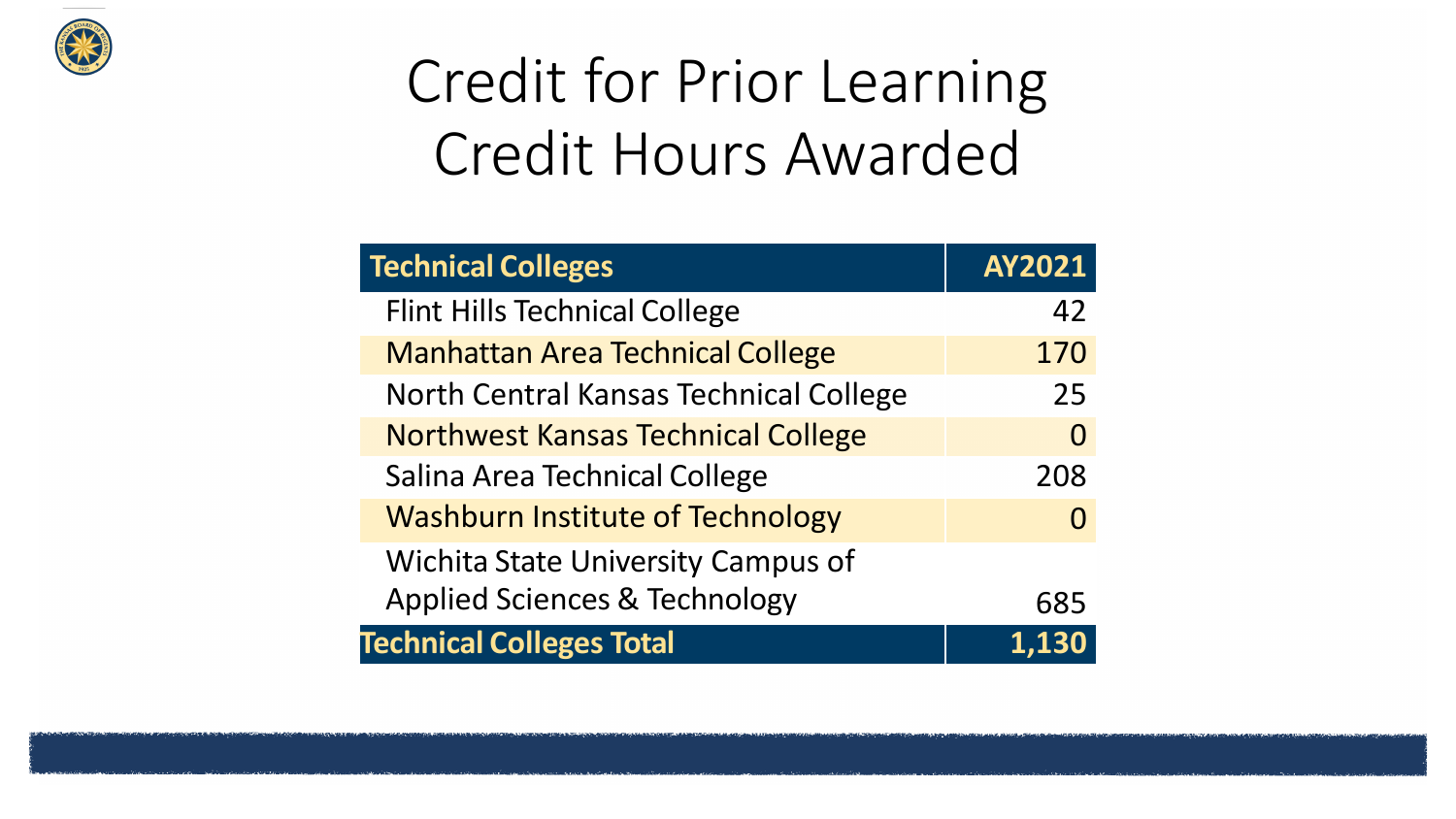

#### Credit for Prior Learning Headcount

| <b>SECTOR</b>               | <b>Academic Year 2021</b> |
|-----------------------------|---------------------------|
| Universities                | 3,678                     |
| <b>Municipal University</b> | 188                       |
| <b>Community Colleges</b>   | 1,155                     |
| <b>Technical Colleges</b>   | 335                       |
| <b>Total</b>                | 5,356                     |

\*Average number of credit hours awarded per student in 2021 comes to about 12.8 hours (68,706 hours / 5,356 students)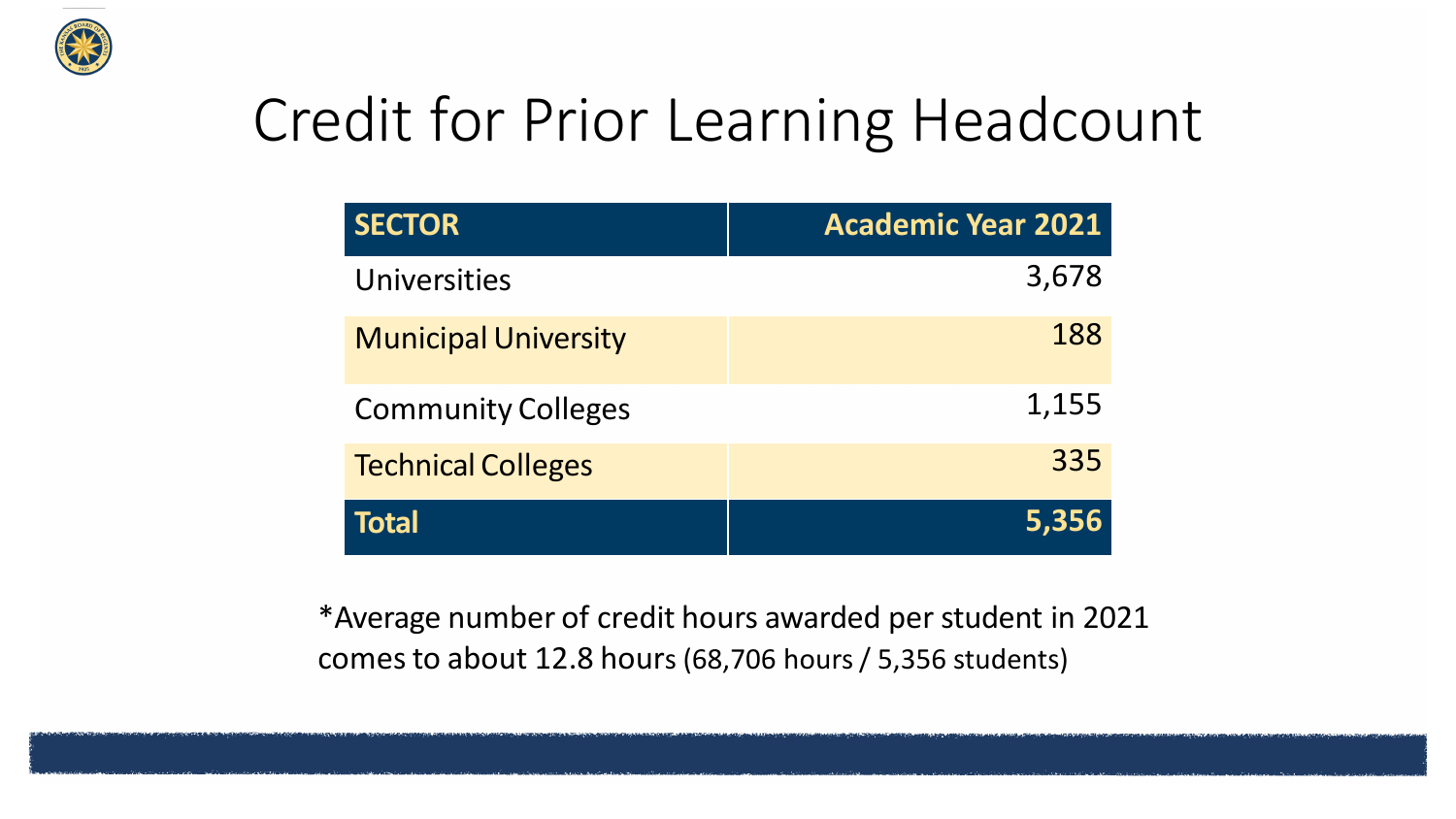

# Military Initiatives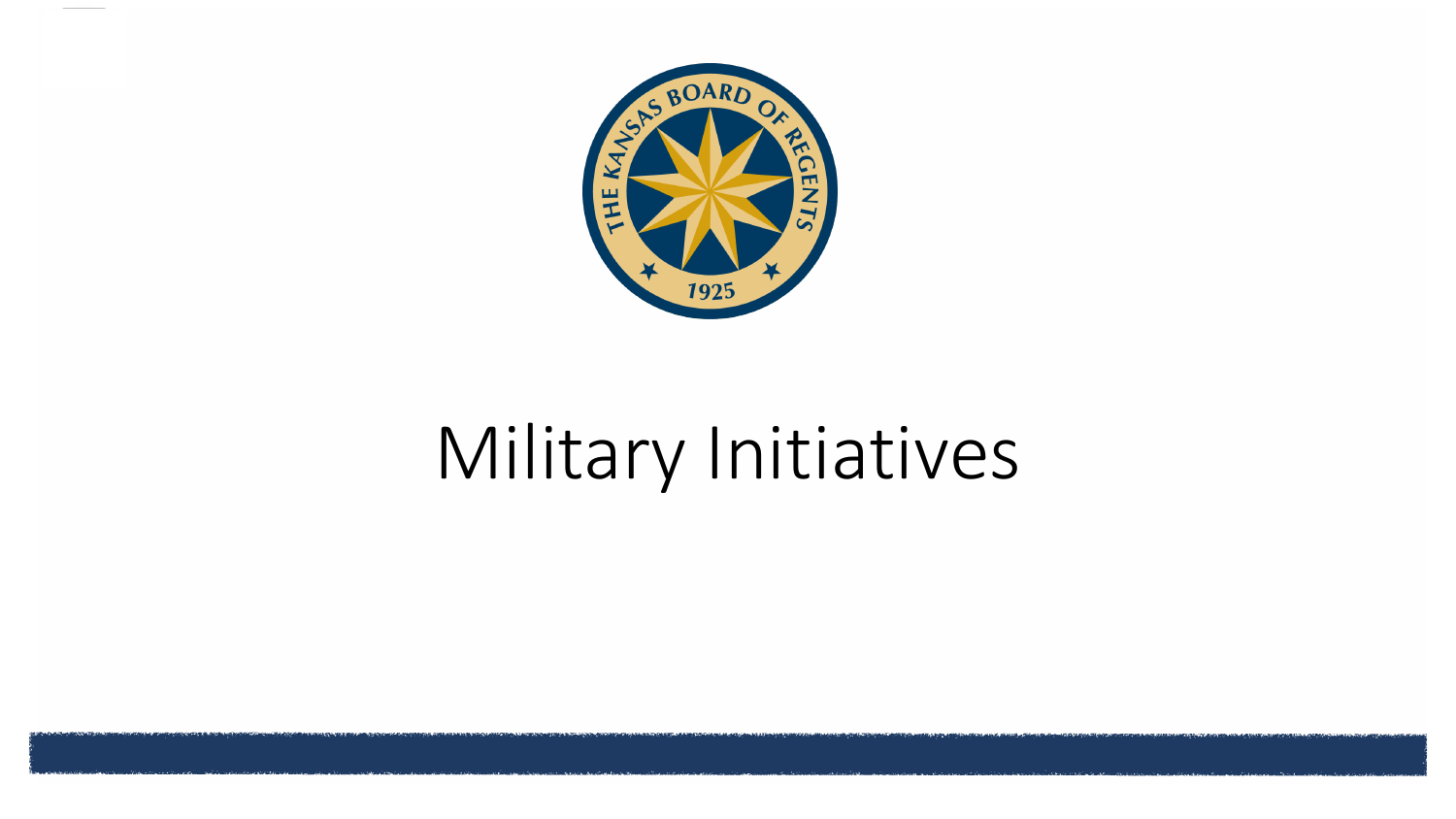

### Current Military Articulations as of March 22, 2022

| <b>Universities</b>               | <b>Courses</b> | <b>*MOCs</b> |
|-----------------------------------|----------------|--------------|
| <b>Emporia State University</b>   |                |              |
| <b>Fort Hays State University</b> | 14             | 14           |
| <b>Kansas State University</b>    | 1              | 6            |
| <b>Pittsburg State University</b> | $\Omega$       | 3            |
| <b>University of Kansas</b>       | 2              |              |
| <b>University of Kansas</b>       |                |              |
| <b>Medical Center</b>             | $\Omega$       |              |
| <b>Wichita State University</b>   | 12             | 38           |
| <b>State Universities Total</b>   | 29             | 64           |
|                                   |                |              |
| <b>Washburn University</b>        |                | 36           |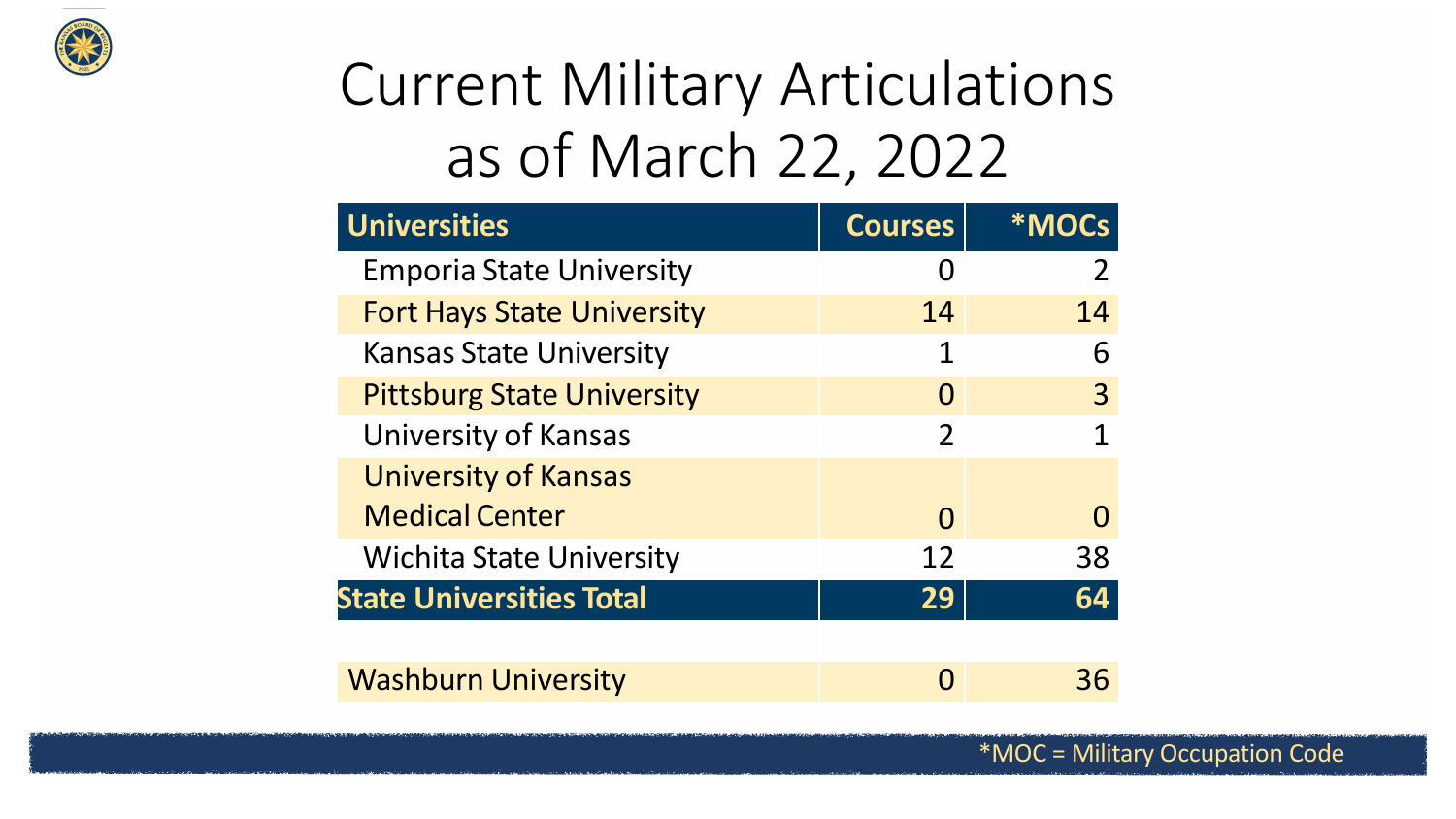

#### Current Military Articulations as of March 22, 2022

| <b>Community Colleges</b>               |                |
|-----------------------------------------|----------------|
| <b>Allen Community College</b>          | 15             |
| <b>Barton Community College</b>         | 17             |
| <b>Butler Community College</b>         | 16             |
| <b>Cloud County Community College</b>   | 14             |
| <b>Coffeyville Community College</b>    | $\mathbf 0$    |
| <b>Colby Community College</b>          | 3              |
| <b>Cowley Community College</b>         | 10             |
| <b>Dodge City Community College</b>     | $\mathbf 0$    |
| <b>Fort Scott Community College</b>     | $\overline{2}$ |
| <b>Garden City Community College</b>    | $\overline{3}$ |
| <b>Highland Community College</b>       | 20             |
| <b>Hutchinson Community College</b>     | 6              |
| <b>Independence Community College</b>   | 22             |
| <b>Johnson County Community College</b> | $\overline{4}$ |
| Kansas City Kansas Community College    | 3              |
| <b>Labette Community College</b>        | 16             |
| Neosho County Community College         | $\overline{2}$ |
| <b>Pratt Community College</b>          | 10             |
| <b>Seward County Community College</b>  | 5              |
| <b>Community Colleges Total</b>         | 168            |